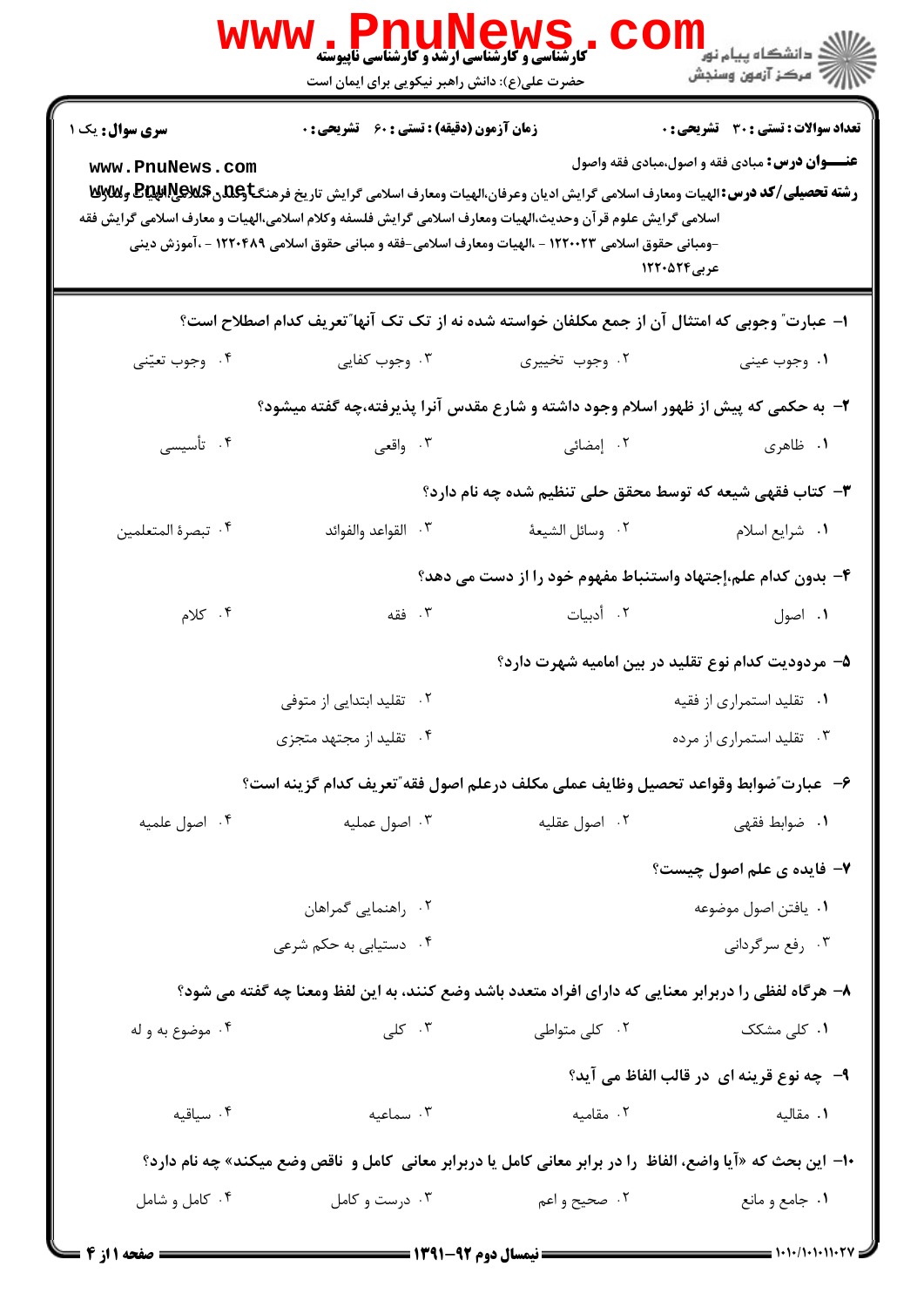|                                           | حضرت علی(ع): دانش راهبر نیکویی برای ایمان است                       |                                                                                                                                                                                                                                                                                                                                                        | ڪ دانشڪاه پيا <sub>م</sub> نور<br>۾ سرڪز آزمون وسنجش                                                  |
|-------------------------------------------|---------------------------------------------------------------------|--------------------------------------------------------------------------------------------------------------------------------------------------------------------------------------------------------------------------------------------------------------------------------------------------------------------------------------------------------|-------------------------------------------------------------------------------------------------------|
| <b>سری سوال : ۱ یک</b><br>www.PnuNews.com | <b>زمان آزمون (دقیقه) : تستی : 60 ٪ تشریحی : 0</b>                  | رشته تحصیلی/کد درس:الهیات ومعارف اسلامی گرایش ادیان وعرفان،الهیات ومعارف اسلامی گرایش تاریخ فرهنگتاویلگی @BRAR وWy<br>اسلامی گرایش علوم قر آن وحدیث،الهیات ومعارف اسلامی گرایش فلسفه وکلام اسلامی،الهیات و معارف اسلامی گرایش فقه<br>ومبانی حقوق اسلامی ۱۲۲۰۰۲۳ - ،الهیات ومعارف اسلامی-فقه و مبانی حقوق اسلامی ۱۲۲۰۴۸۹ - ،آموزش دینی-<br>عربی ۱۲۲۰۵۲۴ | <b>تعداد سوالات : تستی : 30 ٪ تشریحی : 0</b><br><b>عنـــوان درس:</b> مبادی فقه و اصول،مبادی فقه واصول |
|                                           |                                                                     | 1۱– نوع رابطه ی میان مشتق در اصطلاح اصولیان و صرفیان را معین کنید.                                                                                                                                                                                                                                                                                     |                                                                                                       |
|                                           | ۰۲ متساويند                                                         |                                                                                                                                                                                                                                                                                                                                                        | ۰۱ متضایفند                                                                                           |
|                                           | ۰۴ عموم وخصوص من وجه                                                |                                                                                                                                                                                                                                                                                                                                                        | ۰۳ عموم وخصوص مطلق                                                                                    |
|                                           |                                                                     | ۱۲- در مثال «همه ی دانشجویان باید شهریه بپردازند» چه نوع عمومی بکار رفته است؟                                                                                                                                                                                                                                                                          |                                                                                                       |
| ۰۴ مجموعی                                 | ۰۳ شمولی                                                            | ۰۲ استغراقی                                                                                                                                                                                                                                                                                                                                            | ۰۱ بدلی                                                                                               |
|                                           | آن یکی شیراست کآدم میخورد ّچه نوع اجمالی بکاررفته است؟              |                                                                                                                                                                                                                                                                                                                                                        | ۱۳- دربیت ؒ آن یکی شیر است کآدم می خورد                                                               |
|                                           | ۰۲ تکیه بر قسمتی از کلام                                            |                                                                                                                                                                                                                                                                                                                                                        | ٠١. ناتمام ماندن حكم                                                                                  |
|                                           | ۰۴ تردید در مرجع موصول                                              |                                                                                                                                                                                                                                                                                                                                                        | ۰۳ تردید در مرجع ضمیر                                                                                 |
|                                           |                                                                     |                                                                                                                                                                                                                                                                                                                                                        | ۱۴– کدام گزینه غیر«اصول لفظیه» می باشد؟                                                               |
| ۰۴ اصالهٔ الاطلاق                         | ٠٣ اصالهٔ الحقيقهٔ                                                  | ٢. اصالهٔ الاظهار                                                                                                                                                                                                                                                                                                                                      | ٠١. اصالة العموم                                                                                      |
|                                           |                                                                     |                                                                                                                                                                                                                                                                                                                                                        | 1۵– دليل حجيّت اصول لفظيه چيست؟                                                                       |
|                                           | ۰۲ آیات شریفه ی قرآن                                                |                                                                                                                                                                                                                                                                                                                                                        | ۰۱ سیره ی عقلا و سکوت شارع                                                                            |
|                                           | ۰۴ روايات معصومان                                                   |                                                                                                                                                                                                                                                                                                                                                        | ۰۳ دلیلها ی عقلبی وشرعــــی                                                                           |
|                                           |                                                                     | ۱۶- در مثال «ألقوا ما أنتم ملقون»صيغه ي أمر «ألقوا» به چه معنا آمده است؟                                                                                                                                                                                                                                                                               |                                                                                                       |
| ۰۴ اهانت                                  | ۰۳ کوچک شمردن                                                       | ۰۲ تهدید                                                                                                                                                                                                                                                                                                                                               | ۰۱ تعجيز                                                                                              |
|                                           | ۱۷– دلالت لفظ برمعنایی خارج ازمعنای اصلی ولی همراه آنراچه می گویند؟ |                                                                                                                                                                                                                                                                                                                                                        |                                                                                                       |
|                                           | ۰۲ دلالت کامل                                                       |                                                                                                                                                                                                                                                                                                                                                        | ۰۱) دلالت کل بر جزء                                                                                   |
|                                           | ۰۴ دلالت التزامي                                                    |                                                                                                                                                                                                                                                                                                                                                        | ۰۳ دلالت ضمنی                                                                                         |
|                                           |                                                                     | 18- كدام گزینه از سست ترین مفاهیم به شمار می آیـند؟                                                                                                                                                                                                                                                                                                    |                                                                                                       |
| ۰۴ شرط و مخالف                            | ۰۳ لقب و وصف                                                        | ۰۲ وصف و غايت                                                                                                                                                                                                                                                                                                                                          | ۰۱ عدد و لقب                                                                                          |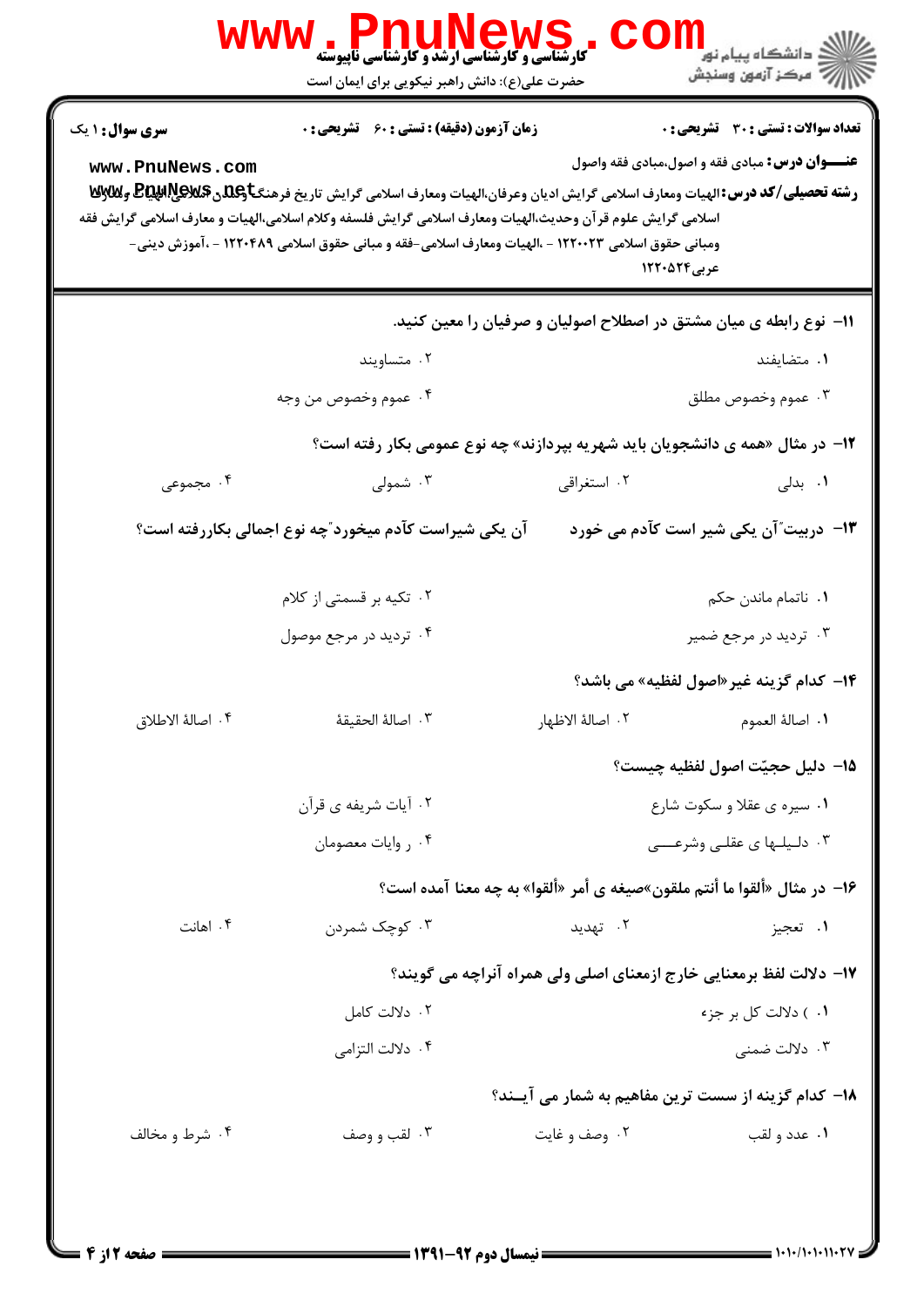|                                           | <b>WWW.PNUNEWS</b><br><b>کارشناسی و کارشناسی ارشد و کارشناسی ناپیوسته</b><br>حضرت علی(ع): دانش راهبر نیکویی برای ایمان است                                                                                                                                                                                                                                                                                |                                                                                   | رد دانشڪاه پيام نور ■<br>  <i> &gt;</i><br>  مرکز آزمون وسنڊش                                                  |
|-------------------------------------------|-----------------------------------------------------------------------------------------------------------------------------------------------------------------------------------------------------------------------------------------------------------------------------------------------------------------------------------------------------------------------------------------------------------|-----------------------------------------------------------------------------------|----------------------------------------------------------------------------------------------------------------|
| <b>سری سوال : ۱ یک</b><br>www.PnuNews.com | <b>زمان آزمون (دقیقه) : تستی : 60 ٪ تشریحی : 0</b><br>رشته تحصیلی/کد درس: الهیات ومعارف اسلامی گرایش ادیان وعرفان،الهیات ومعارف اسلامی گرایش تاریخ فرهنگتاویلگی Bلیکاپیلایالآلاویلایی<br>اسلامی گرایش علوم قر آن وحدیث،الهیات ومعارف اسلامی گرایش فلسفه وکلام اسلامی،الهیات و معارف اسلامی گرایش فقه<br>ومبانی حقوق اسلامی ۱۲۲۰۰۲۳ - ،الهیات ومعارف اسلامی-فقه و مبانی حقوق اسلامی ۱۲۲۰۴۸۹ - ،آموزش دینی- |                                                                                   | تعداد سوالات : تستي : 30 ٪ تشريحي : 0<br><b>عنـــوان درس:</b> مبادی فقه و اصول،مبادی فقه واصول<br>عربی ۱۲۲۰۵۲۴ |
|                                           |                                                                                                                                                                                                                                                                                                                                                                                                           |                                                                                   | 19- مهمترین دلیل قر آنی برعصمت اهل بیت کدام است؟                                                               |
|                                           | ٢. آيه ولايت                                                                                                                                                                                                                                                                                                                                                                                              |                                                                                   | ١. أيه تبليغ                                                                                                   |
|                                           | ۰۴ آيه تطهير                                                                                                                                                                                                                                                                                                                                                                                              |                                                                                   | ٠٣ آيه وجوب اطاعت از اولى الامر                                                                                |
|                                           |                                                                                                                                                                                                                                                                                                                                                                                                           | ۲۰- عبارت"تائیدوامضاءکردن کاریاگفته دیگری"تعریف کدام گزینه است؟                   |                                                                                                                |
| ۰۴ فعل وقول                               | ۰۳ فعل ياكردار                                                                                                                                                                                                                                                                                                                                                                                            | ۰۲ تقریر                                                                          | ۰۱ سنت                                                                                                         |
|                                           |                                                                                                                                                                                                                                                                                                                                                                                                           | ۲۱−  عمل اصحاب امامیه به مراسیل محمدبن عمیر،کدام مورد راتائیدمیکند؟               |                                                                                                                |
| ۰۴ خبرضعيف                                | ۰۳ مرسل ثقه                                                                                                                                                                                                                                                                                                                                                                                               | ۰۲ موثق یاقوی                                                                     | ٠١ مرسل غير ثقه                                                                                                |
|                                           |                                                                                                                                                                                                                                                                                                                                                                                                           |                                                                                   | ۲۲– کدام گروه تنها ؒاجماع صحابه ؒرامعتبردانسته اند؟                                                            |
| ۰۴ امامیه                                 | ۰۳ اهل سنت                                                                                                                                                                                                                                                                                                                                                                                                | ۰۲ ظاهريان                                                                        | ۰۱ مجتهدین مفتی                                                                                                |
|                                           | ۲۳– اگرکسی نظرات یکایک فقهارادرباره مسئله ای جستجوکردوبه این نتیجه رسیدکه آنان دراین مسئله اجماع دارند ،چه نوع                                                                                                                                                                                                                                                                                            |                                                                                   | اجماعی صورت گرفته است؟                                                                                         |
| ۰۴ اجماع تضمنى                            | ۰۳ اجماع حدسی                                                                                                                                                                                                                                                                                                                                                                                             | ۰۲ اجماع دخولی                                                                    | ٠١. اجماع محصل                                                                                                 |
|                                           |                                                                                                                                                                                                                                                                                                                                                                                                           | ۲۴- کدام گروه حسن وقبح ذاتی رابافته تخیلات بشری می دانند؟                         |                                                                                                                |
| ۰۴ مرجئه                                  | ۰۳ اشاعره                                                                                                                                                                                                                                                                                                                                                                                                 | ۰۲ معتزله                                                                         | ۰۱ امامیه                                                                                                      |
|                                           |                                                                                                                                                                                                                                                                                                                                                                                                           |                                                                                   | ۲۵− منظور از″تادیبات صلاحیه″چیست؟                                                                              |
| ۰۴ يقينيات                                | ۰۳ آراء مقبوله                                                                                                                                                                                                                                                                                                                                                                                            | ۰۲ آراء مشهوره                                                                    | ۰۱ متواترات                                                                                                    |
|                                           | ۲۶- استاد مظفر در کتاب اصول فقه خود درک انسان به جزئیات (کاری را خوب و کاردیگررا بد دانستن) را به چه چیزی متکی                                                                                                                                                                                                                                                                                            |                                                                                   | می داند؟                                                                                                       |
| ۴. حس،وهم                                 | ۰۳ خیال ، اجماع                                                                                                                                                                                                                                                                                                                                                                                           | ۲. اجماع،سنت                                                                      | ٠١. عقل،نقل                                                                                                    |
|                                           |                                                                                                                                                                                                                                                                                                                                                                                                           | ۲۷– اگرفقیهان پیرو معصوم (ع) بر رأیی اتفاق نظر داشته باشند، چه نوع اجماعــی است ؟ |                                                                                                                |
| ۰۴ مُخَصَّل                               | ۰۳ ) منقول                                                                                                                                                                                                                                                                                                                                                                                                | ۰۲ دخولی                                                                          | ۰۱ حدسی                                                                                                        |
|                                           |                                                                                                                                                                                                                                                                                                                                                                                                           |                                                                                   |                                                                                                                |